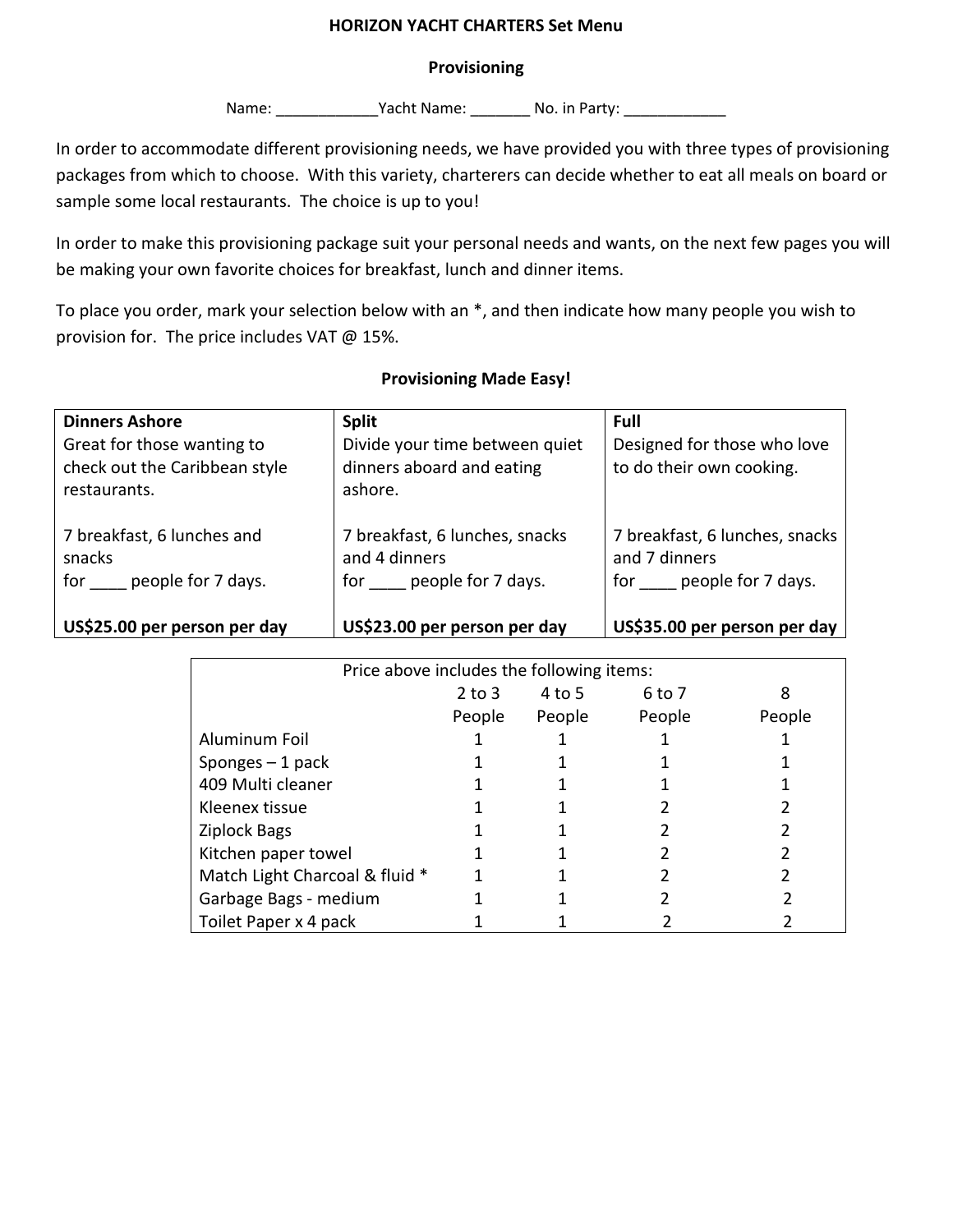| <b>Happy Hour Package</b>                             |              |                |  |  |  |  |
|-------------------------------------------------------|--------------|----------------|--|--|--|--|
| <b>Includes</b>                                       | A            | B              |  |  |  |  |
| Tortilla chips                                        | 1            | $\overline{2}$ |  |  |  |  |
| Salsa                                                 | 1            | $\overline{2}$ |  |  |  |  |
| Please circle Hot Medium Mild Salsa                   |              |                |  |  |  |  |
| Crackers                                              | 1            | $\overline{2}$ |  |  |  |  |
| <b>Brie</b>                                           | 1            | $\overline{2}$ |  |  |  |  |
| Smoked mussels                                        | $\mathbf{1}$ | $\overline{2}$ |  |  |  |  |
| Olives                                                | 1            | $\overline{2}$ |  |  |  |  |
| Selection fruit                                       | 1            | $\overline{2}$ |  |  |  |  |
| Caviar                                                | 1            | $\overline{2}$ |  |  |  |  |
| <b>Cocktail Peanuts</b>                               | 1            | $\overline{2}$ |  |  |  |  |
| Potato Chips                                          | 1            | $\overline{2}$ |  |  |  |  |
| Guacamole dip                                         | 1            | $\overline{2}$ |  |  |  |  |
|                                                       |              |                |  |  |  |  |
| <b>COST</b>                                           | 70.00        | 95.00          |  |  |  |  |
| * Please mark the appropriate box to place your order |              |                |  |  |  |  |

No choices are required. Enough items are provided for the Breakfasts and Lunches listed below. These are suggestions only, let your imagination mix and match items to meet your tastes.

*Sample menus Breakfast*

| Meal 1 | Cereal with melon and toast & preserves                |
|--------|--------------------------------------------------------|
| Meal 2 | Bagels with cream cheese and fruit                     |
| Meal 3 | Eggs & bacon with English muffins                      |
| Meal 4 | Cereal with papaya and blueberry muffins               |
| Meal 5 | Croissant and preserve, fresh fruit platter & yoghurts |
| Meal 6 | Sausage, egg and baked beans on toast                  |
| Meal 7 | Pancakes with syrup, toast & preserve                  |
| Lunch  |                                                        |
| Meal 1 | Greek salad feta cheese & pita bread                   |
| Meal 2 | Tuna salad sandwich with chips                         |
| Meal 3 | Deli cold cuts, fresh bread & pickles/chutney          |
| Meal 4 | Wraps with ham & cream cheese and salad                |
| Meal 5 | Pasta with tomato sauce topped with parmesan           |
| Meal 6 | Cheese and salami platter with olives                  |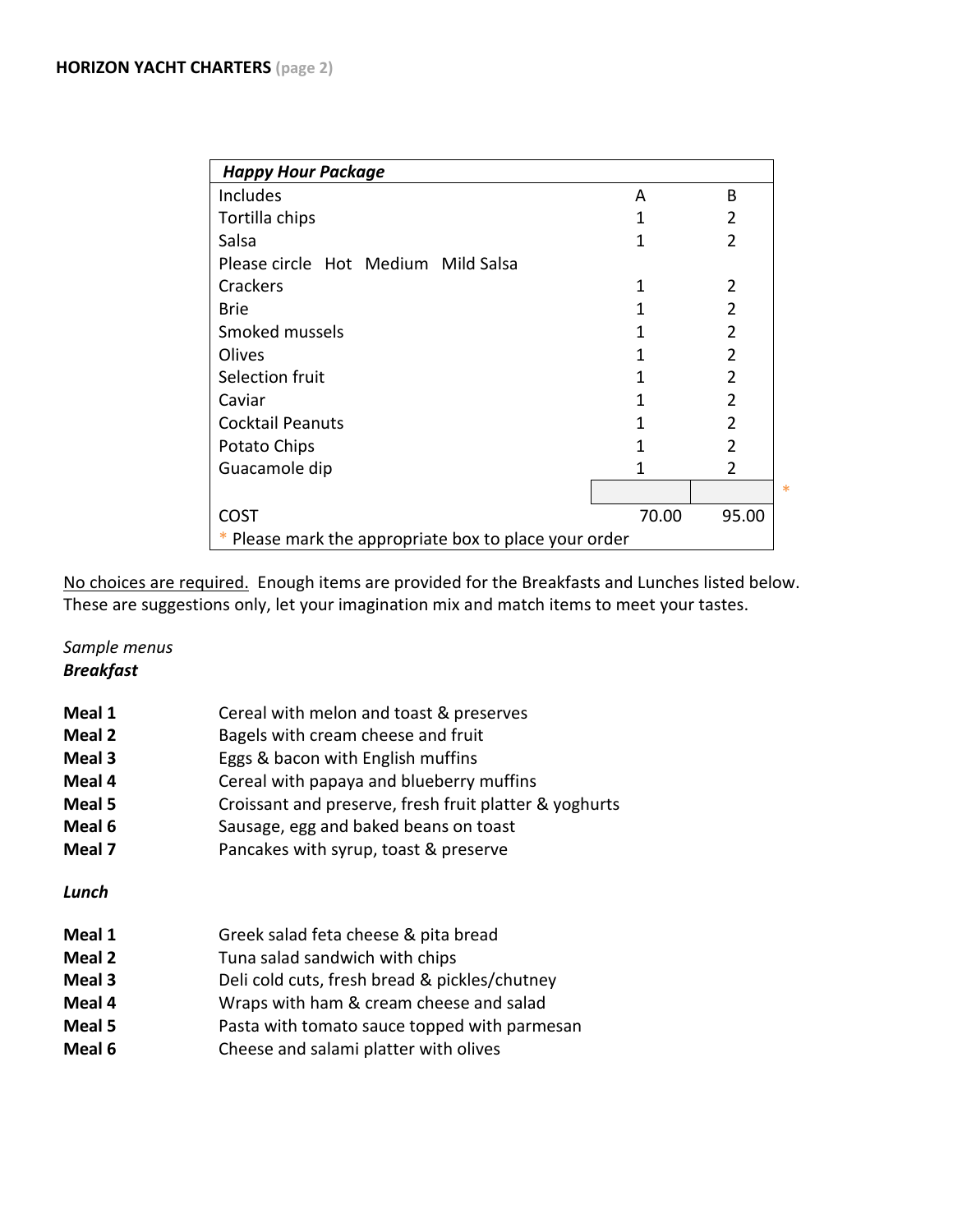## **HORIZON YACHT CHARTERS (page 3)**

### *Dinner*

Please check your favorite dinner selections.

If you requested Split Provisioning please check four dinners. If you requested Full Provisioning please check seven dinners.

| <b>Dinner Menu Choices</b>                                |  |
|-----------------------------------------------------------|--|
| BBQ Steak, Baked Potatoes & Sour Cream, Vegetables        |  |
| Thai shrimp curry, Rice & mushrooms                       |  |
| Chicken Breasts with Teriyaki marinade, Rice & Vegetables |  |
| Seafood/salmon linguine & vegetables                      |  |
| Pork Tenderloin with sweet & sour sauce, rice, Vegetables |  |
| Spaghetti Bolognaise with mushrooms and salad             |  |
|                                                           |  |

### **On the following pages you will make your own personal selections to customize meals chosen.**

(e.g. from the list provided on page 10 you will fill in your preferences for Fresh/Canned Vegetable, Rice and Potatoes).

No choices are required. The following are provided as standard items depending on the number in your party. (e.g. 4 people then items under column 4 are packed.)

Substitutions may be made if certain items are unavailable.

| PEOPLE in your PARTY             | $\overline{\mathbf{2}}$ | 3   |     | 5   | 6   |    | 8  |
|----------------------------------|-------------------------|-----|-----|-----|-----|----|----|
| Grapefruit                       |                         | 2   | 2   | 3   | 3   | 4  |    |
| <b>Bananas</b>                   |                         | 6   | 8   | 10  | 12  | 14 | 16 |
| Limes                            |                         | 4   | 6   |     | 8   | 9  | 10 |
| Other Local Fruit in Season      |                         | 4   | 5   | 5   | 5   | 6  | 6  |
| Celery                           |                         |     |     |     |     |    |    |
| Cucumber                         |                         |     |     | 5   |     | b  | 6  |
| Lettuce                          |                         | 3   | 3   | 4   | 4   | 4  |    |
| <b>Green Peppers</b>             |                         |     |     | 3   |     |    |    |
| Tomatoes                         |                         | 6   | 8   | 10  | 12  | 13 | 14 |
| Onions                           |                         | 3   | 4   | 5   | 6   |    | 8  |
| Garlic (whole bulb)              |                         |     |     |     |     |    |    |
| <b>Phil Cream Cheese</b>         |                         |     |     |     |     |    |    |
| Feta Cheese                      |                         |     |     |     |     |    |    |
| Eggs (Dozen)                     | 1/2                     |     |     |     |     |    |    |
| <b>Yogurts Assorted Flavours</b> | 2                       | 3   |     | 5   | b   |    |    |
| Sour Cream *                     |                         |     |     |     |     |    |    |
| <b>Blueberry Muffins</b>         |                         | 3   |     | 5   | 6   |    |    |
| Salami                           | 1/4                     | 1/2 | 1/2 | 3/4 | 3/4 |    |    |
| Croissants                       |                         | 3   | 4   | 5   | 6   |    |    |
| Bagels (package of 6)            |                         |     |     | 2   |     |    |    |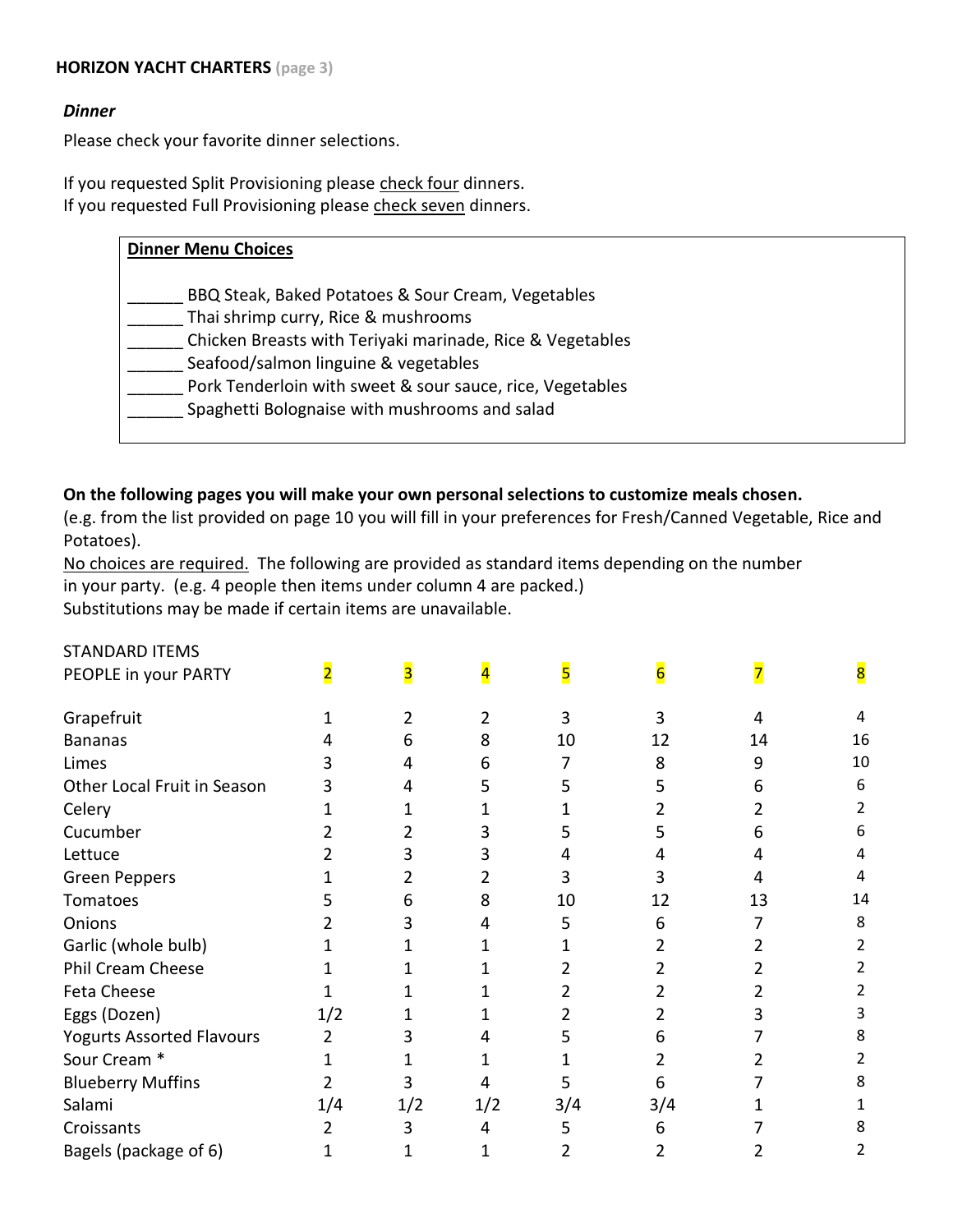### **HORIZON YACHT CHARTERS (page 4)**

| Pancake Mix             |  |  |   |  |
|-------------------------|--|--|---|--|
| Pancake Syrup           |  |  |   |  |
| Ketchup*                |  |  |   |  |
| Mayonnaise              |  |  |   |  |
| BBQ Sauce *             |  |  |   |  |
| Small Olive Oil *       |  |  |   |  |
| Salt & Pepper           |  |  |   |  |
| Pickles/chutney         |  |  |   |  |
| Tuna                    |  |  |   |  |
| Pizza slices            |  |  | n |  |
| Quiche slices           |  |  |   |  |
| Pasta                   |  |  |   |  |
| Pasta Sauce             |  |  |   |  |
| Parmesan                |  |  |   |  |
| <b>Black Olives</b>     |  |  |   |  |
| <b>Assorted Cookies</b> |  |  |   |  |
| Potato Chips            |  |  |   |  |
| Peanuts                 |  |  |   |  |
| <b>Tortilla Chips</b>   |  |  |   |  |
| Salsa                   |  |  |   |  |
| .                       |  |  |   |  |

\* not included with Dinners Ashore package

# On the following pages:

Please make your Custom Selection for your provisioning by choosing up to the total in each group. (e.g. 7 people will be supplied with 3 Butters, If you wish 1 salted and 2 unsalted, put a 1 in the 7 people column next to salted and a 2 next to unsalted. If however you want all margarine, simply put a 3 on the line for margarine.)

Substitutions may be made if certain items are unavailable.

| People in group<br><b>Breakfast meats</b> | $\overline{\mathbf{2}}$ | $\overline{\mathbf{3}}$ | $\overline{\mathbf{4}}$ | 5              | $6 \nvert \nvert$ | $\overline{\mathbf{z}}$ | $\overline{\mathbf{8}}$ |
|-------------------------------------------|-------------------------|-------------------------|-------------------------|----------------|-------------------|-------------------------|-------------------------|
| Bacon (8oz)                               |                         |                         |                         |                |                   |                         |                         |
| Breakfast Sausage (7oz)                   |                         |                         |                         |                |                   |                         |                         |
| <b>TOTAL Breakfast</b>                    | $\mathbf{1}$            | 1                       | $\overline{2}$          | $\overline{2}$ | $\overline{2}$    | 3                       | 3                       |
|                                           |                         |                         |                         |                |                   |                         |                         |
| <b>Cereal</b>                             |                         |                         |                         |                |                   |                         |                         |
| Weetabix                                  |                         |                         |                         |                |                   |                         |                         |
| Alpen Muesli                              |                         |                         |                         |                |                   |                         |                         |
| <b>Corn Flakes</b>                        |                         |                         |                         |                |                   |                         |                         |
| Raisin Bran                               |                         |                         |                         | --             |                   |                         |                         |
| Special K                                 |                         |                         |                         |                |                   |                         |                         |
| <b>TOTAL Cereal</b>                       | 1                       | 1                       | 1                       | $\overline{2}$ | $\overline{2}$    | $\overline{2}$          | 2                       |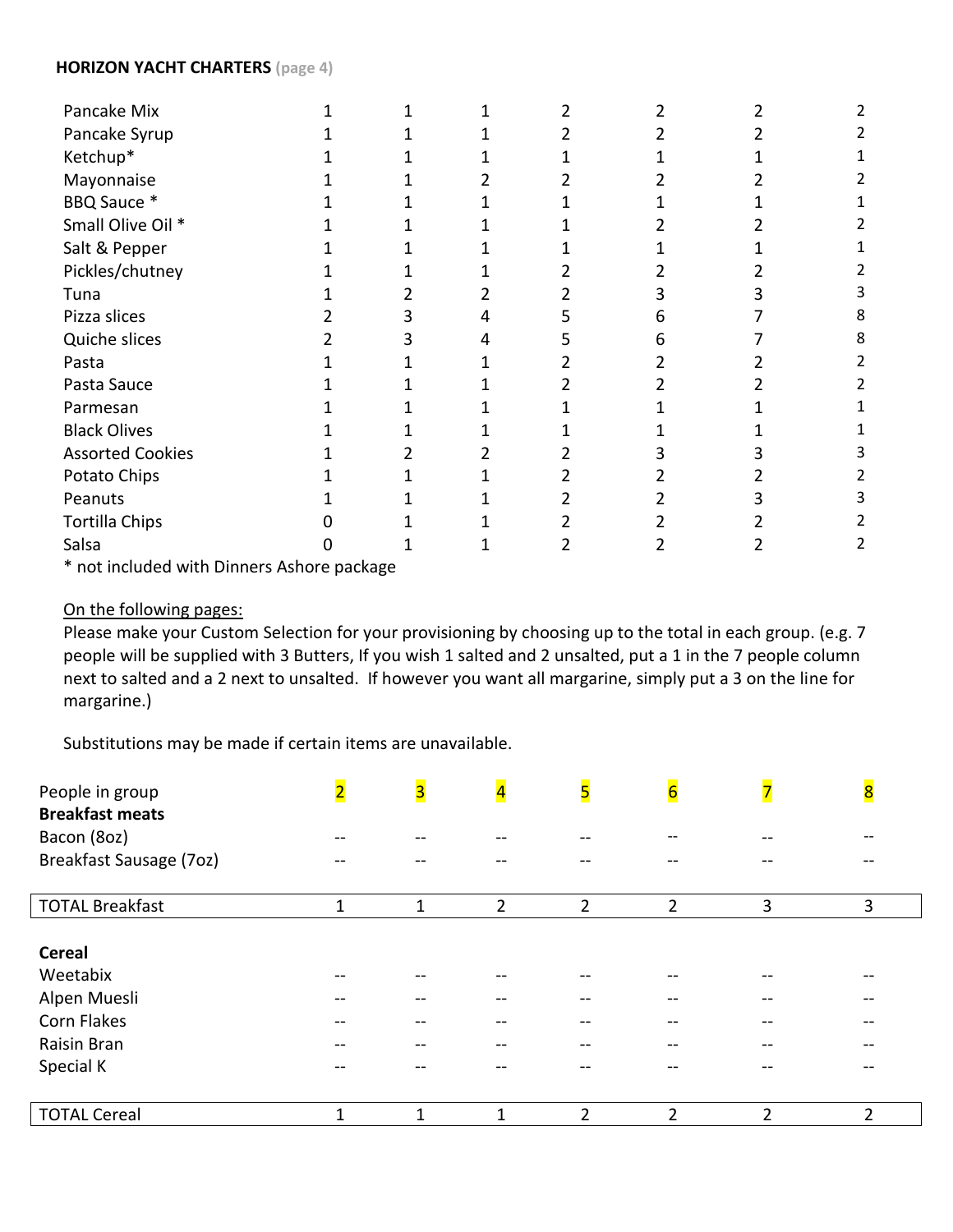## **HORIZON YACHT CHARTERS (page 5 )**

| <b>Milk</b>                         | $\overline{\mathbf{2}}$ | $\overline{\mathbf{3}}$ | $\overline{\mathbf{4}}$ | 5               | $\overline{6}$ | $\overline{\mathbf{z}}$ | $\overline{\mathbf{8}}$ |
|-------------------------------------|-------------------------|-------------------------|-------------------------|-----------------|----------------|-------------------------|-------------------------|
| People in group                     |                         |                         |                         |                 |                |                         |                         |
| Whole (1000ml)                      |                         |                         | --                      |                 |                |                         |                         |
| Low Fat (1000ml)                    |                         |                         |                         |                 |                |                         |                         |
| <b>TOTAL Long Life Milk</b>         | $\overline{2}$          | $\overline{3}$          | $\overline{4}$          | 5               | 6              | $\overline{7}$          | 8                       |
| <b>Bagels/Muffins</b>               |                         |                         |                         |                 |                |                         |                         |
| English muffins (6)                 |                         |                         |                         |                 |                |                         |                         |
| Plain bagels (6)                    |                         |                         |                         |                 |                |                         |                         |
| Onion bagels (6)                    |                         |                         | --                      |                 |                |                         |                         |
| Raisin bagels (6)                   |                         |                         |                         |                 |                |                         |                         |
| Cinnamon bagels (6)                 |                         |                         |                         |                 |                |                         |                         |
| <b>Total English Muffins/Bagels</b> | $\mathbf{1}$            | $\mathbf{1}$            | $\mathbf{1}$            | $\overline{2}$  | $\overline{2}$ | $\overline{2}$          | $\overline{2}$          |
|                                     |                         |                         |                         |                 |                |                         |                         |
| <b>Breads</b>                       |                         |                         |                         |                 |                |                         |                         |
| Brick oven multi grain loaf         |                         |                         |                         |                 |                |                         |                         |
| Brick oven whole wheat              |                         |                         |                         |                 |                |                         |                         |
| Brick oven white loaf               |                         |                         |                         |                 |                |                         |                         |
| Wheat sub rolls (6 pk)              |                         |                         |                         |                 |                |                         |                         |
| Wraps/flat breads                   |                         |                         | --                      |                 |                |                         |                         |
| French Baguette                     |                         |                         | --                      | --              |                |                         |                         |
| Pita Bread                          |                         |                         |                         |                 |                |                         |                         |
| Rye Bread sliced                    |                         |                         |                         |                 |                |                         |                         |
| White Bread sliced                  |                         |                         | --                      |                 |                |                         |                         |
| Whole Wheat sliced                  |                         |                         |                         |                 |                |                         |                         |
| Bread Rolls (pack)                  |                         |                         |                         |                 |                |                         |                         |
| <b>Total Bread</b>                  | 3                       | 4                       | 5                       | $6\phantom{1}6$ | $\overline{7}$ | 8                       | 9                       |
|                                     |                         |                         |                         |                 |                |                         |                         |
| Butter (1/2lb)                      |                         |                         |                         |                 |                |                         |                         |
| Salted                              | --                      |                         |                         |                 |                |                         |                         |
| Unsalted                            |                         |                         |                         |                 |                |                         |                         |
| <b>Bluebeard Margarine</b>          |                         |                         |                         |                 |                |                         |                         |
| Flora Margarine                     |                         |                         |                         |                 |                |                         |                         |
| <b>Total Butter</b>                 | $\mathbf{1}$            | $1\,$                   | $\overline{2}$          | $\overline{2}$  | $\overline{3}$ | 3                       | 3                       |
|                                     |                         |                         |                         |                 |                |                         |                         |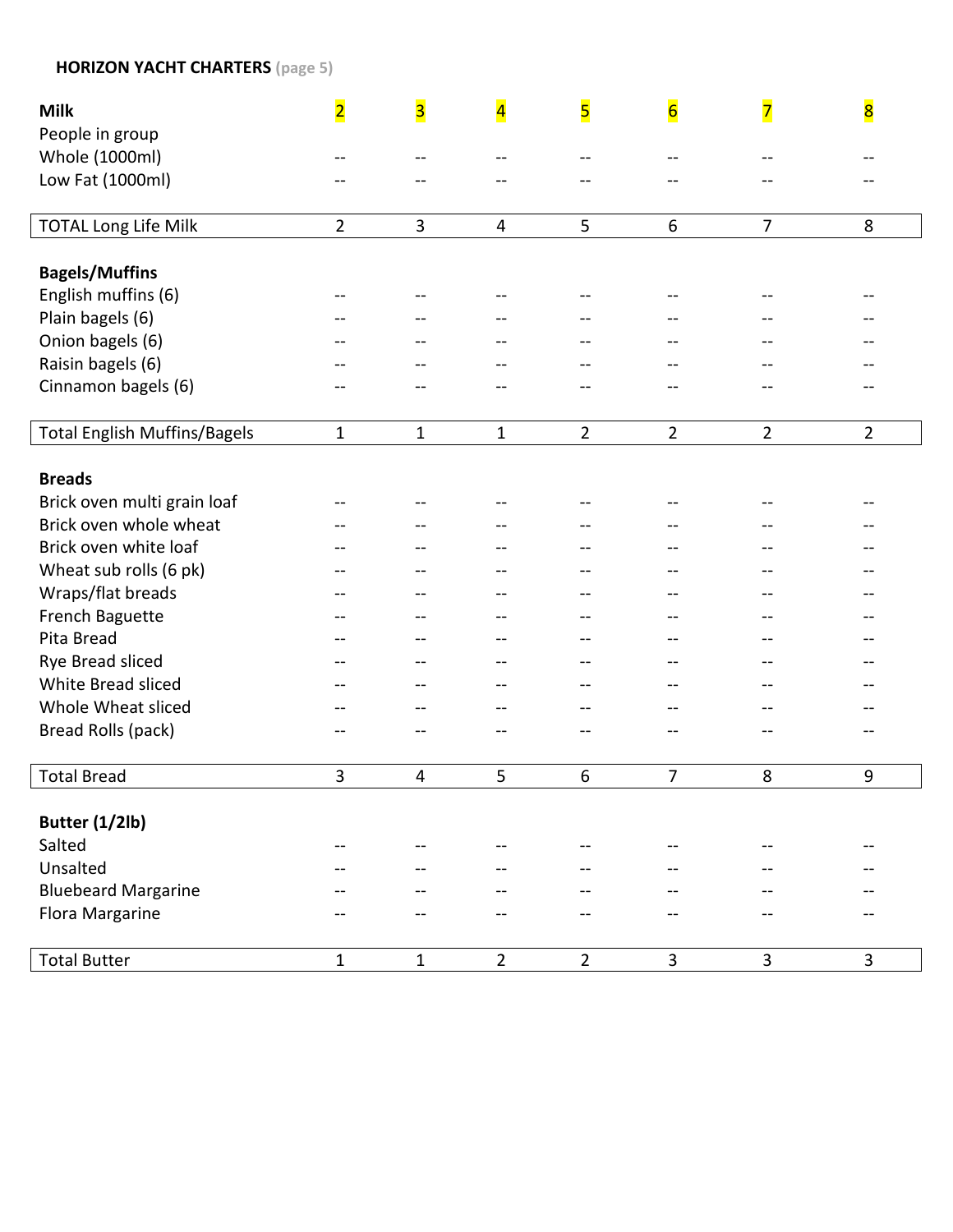Make your Custom Selection for your provisioning by choosing up to the total in each group.

| People in group                | $\overline{\mathbf{2}}$  | $\overline{\mathbf{3}}$ | $\overline{\mathbf{4}}$ | 5              | $6\overline{6}$ | $\overline{\mathbf{z}}$ | $\overline{\mathbf{8}}$ |
|--------------------------------|--------------------------|-------------------------|-------------------------|----------------|-----------------|-------------------------|-------------------------|
| Jam/Honey/Peanut Butter        |                          |                         |                         |                |                 |                         |                         |
| Apricot (12oz)                 | --                       | $-$                     | --                      | $-$            | --              | --                      |                         |
| Guava (12oz)                   |                          |                         |                         |                |                 |                         |                         |
| Marmalade (12oz)               |                          |                         | --                      | --             |                 |                         |                         |
| Raspberry (12oz)               |                          |                         | --                      | --             |                 |                         |                         |
| Strawberry (12oz)              |                          |                         | --                      | --             |                 |                         |                         |
| Pure Honey (set 8oz)           |                          |                         | --                      |                |                 |                         |                         |
| Pure Honey (soft 8oz)          |                          |                         | --                      |                |                 |                         |                         |
| <b>Crunchy Peanut Butter</b>   |                          |                         | --                      | $-$            |                 |                         |                         |
| <b>Creamy Peanut Butter</b>    |                          |                         |                         |                |                 |                         |                         |
|                                |                          |                         |                         |                |                 |                         |                         |
| <b>TOTAL Jams</b>              | 1                        | $\mathbf{1}$            | $\overline{2}$          | $\overline{2}$ | 3               | 3                       | 3                       |
|                                |                          |                         |                         |                |                 |                         |                         |
| <b>Coffee (Fresh/Instant)</b>  |                          |                         |                         |                |                 |                         |                         |
| Folgers Columbian 11oz         | --                       |                         |                         |                |                 |                         |                         |
| Folgers ground decaf 11oz      |                          |                         | --                      |                |                 |                         |                         |
| Espresso ground coffee         |                          |                         |                         | --             |                 |                         |                         |
| Cubita Cuban Coffee 11oz       |                          |                         | --                      | $-$            |                 |                         |                         |
| Folgers mild blend coffee      |                          |                         |                         |                |                 |                         |                         |
| Nescafe 3.5oz-Instant          |                          |                         |                         |                |                 |                         |                         |
| Maxwell house-Instant          |                          |                         | --                      |                |                 |                         |                         |
| <b>Folgers Special-Instant</b> |                          |                         |                         |                |                 |                         |                         |
|                                |                          |                         |                         |                |                 |                         |                         |
| <b>TOTAL Coffee</b>            | $\mathbf{1}$             | $\mathbf{1}$            | $\overline{2}$          | $\overline{2}$ | 3               | 3                       | 3                       |
| Tea                            |                          |                         |                         |                |                 |                         |                         |
| Tetley decaf classic (48's)    |                          |                         |                         |                |                 |                         |                         |
| English Breakfast (20's)       |                          |                         |                         |                |                 |                         |                         |
| Earl Grey tea (20's)           |                          |                         |                         |                |                 |                         |                         |
| Peppermint tea (20's)          | --                       |                         |                         |                |                 |                         |                         |
| Fruit tea (20's)               |                          |                         |                         |                |                 |                         |                         |
| Tetley Premium (40's)          |                          |                         |                         |                |                 |                         |                         |
| Lipton Lemon tea (tin)         | --                       |                         |                         |                |                 |                         |                         |
|                                |                          |                         |                         |                |                 |                         |                         |
| <b>Total Tea</b>               | $\mathbf{1}$             | $\mathbf{1}$            | $\mathbf{1}$            | $\overline{2}$ | $\overline{2}$  | $\overline{2}$          | $\overline{2}$          |
|                                |                          |                         |                         |                |                 |                         |                         |
| <b>Sugar</b>                   |                          |                         |                         |                |                 |                         |                         |
| Brown (4oz)                    | $\overline{\phantom{m}}$ |                         |                         |                |                 |                         |                         |
| White (8oz)                    |                          |                         |                         |                |                 |                         |                         |
| Sweet 'N Low (25 bags)         |                          |                         |                         |                |                 |                         |                         |
|                                |                          |                         |                         |                |                 |                         |                         |
| <b>TOTAL Sugar</b>             | 1                        | $\mathbf{1}$            | 1                       | $\overline{2}$ | $\overline{2}$  | 3                       | 3                       |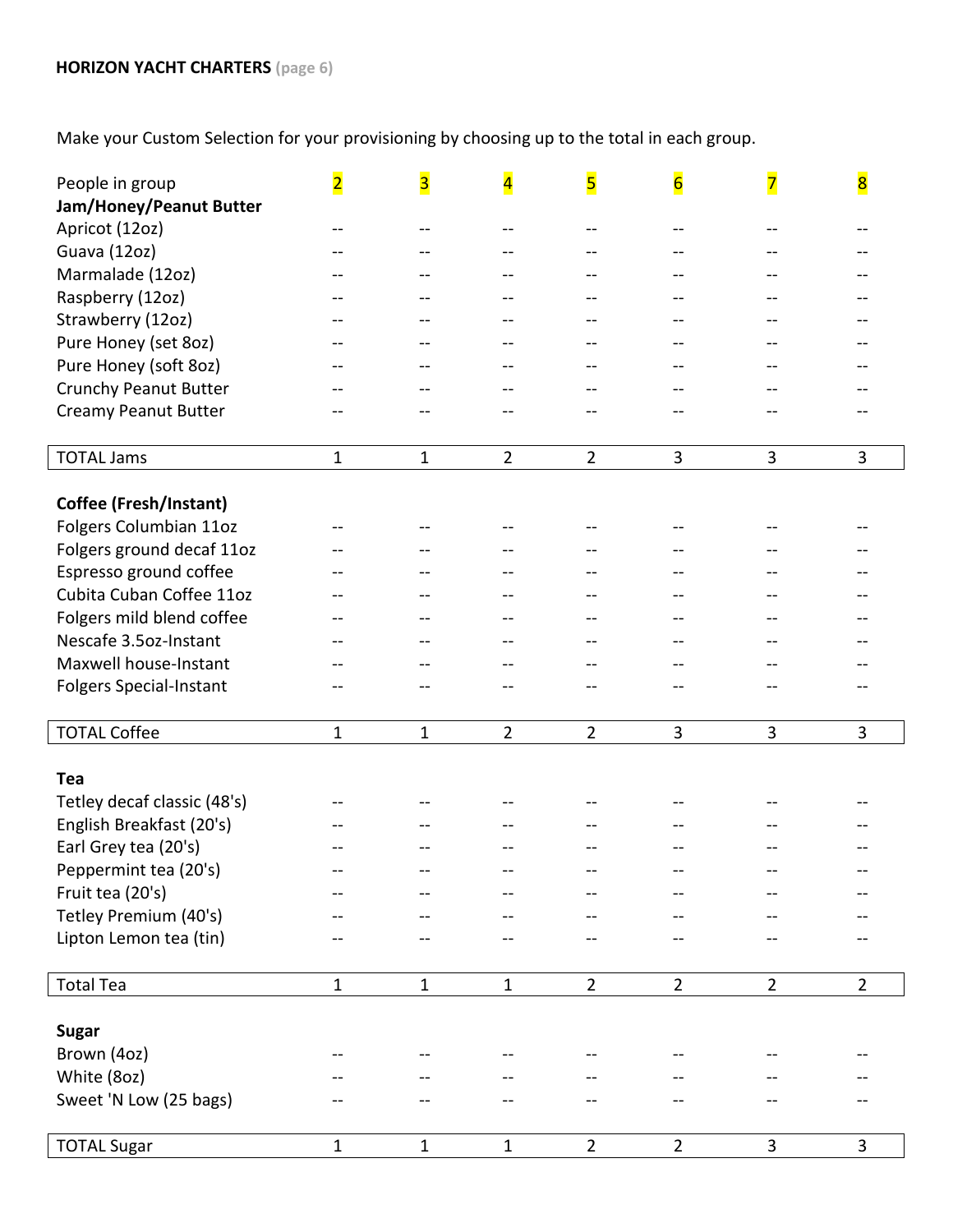### **HORIZON YACHT CHARTERS (page 7 )**

| People in group             | $\overline{\mathbf{2}}$ | $\overline{\mathbf{3}}$ | $\overline{\mathbf{4}}$ | $\overline{\mathbf{5}}$ | $\overline{\mathbf{6}}$ | $\overline{\mathbf{7}}$ | $\overline{\mathbf{8}}$ |
|-----------------------------|-------------------------|-------------------------|-------------------------|-------------------------|-------------------------|-------------------------|-------------------------|
| <b>Juices</b>               |                         |                         |                         |                         |                         |                         |                         |
| Mango (1 lt)                | --                      |                         |                         |                         |                         |                         |                         |
| Papaya                      |                         |                         |                         |                         |                         |                         |                         |
| <b>Tropical mix</b>         |                         |                         |                         |                         |                         |                         |                         |
| Berry mix                   |                         |                         | --                      |                         |                         |                         |                         |
| Apple (Large 46oz)          |                         |                         | --                      |                         |                         |                         |                         |
| Grapefruit (Large 46oz)     |                         |                         |                         |                         |                         |                         |                         |
| Orange (Large 46oz)         |                         |                         | --                      |                         |                         |                         |                         |
| Pineapple (Large 46oz)      |                         |                         | --                      |                         |                         |                         |                         |
| Tomato (32oz)               |                         | --                      | $-$                     |                         |                         |                         |                         |
| $V-8$                       |                         |                         |                         |                         |                         |                         |                         |
|                             |                         |                         |                         |                         |                         |                         |                         |
| <b>TOTAL Juices</b>         | $\overline{2}$          | 3                       | 4                       | 5                       | 6                       | $\overline{7}$          | 8                       |
|                             |                         |                         |                         |                         |                         |                         |                         |
|                             | $\overline{\mathbf{2}}$ | $\overline{\mathbf{3}}$ | $\overline{\mathbf{4}}$ | 5                       | $6\overline{6}$         |                         |                         |
| People in group             |                         |                         |                         |                         |                         | $\overline{\mathbf{Z}}$ | $\overline{\mathbf{8}}$ |
| <b>Apples</b>               |                         |                         |                         |                         |                         |                         |                         |
| Granny Smith (each)         |                         |                         |                         |                         |                         |                         |                         |
| Red Delicious (each)        |                         |                         | --                      |                         |                         |                         |                         |
| <b>TOTAL Apples</b>         | $\overline{2}$          | 3                       | $\overline{4}$          | 5                       | 6                       | $\overline{7}$          | 8                       |
|                             |                         |                         |                         |                         |                         |                         |                         |
| Deli Sliced (80z)           |                         |                         |                         |                         |                         |                         |                         |
| Cure 81 Ham                 |                         |                         |                         |                         |                         |                         |                         |
| Honey roast Ham             |                         |                         |                         |                         |                         |                         |                         |
| Salami                      |                         |                         |                         |                         |                         |                         |                         |
| <b>Turkey Breast</b>        |                         |                         |                         |                         |                         |                         |                         |
| <b>Smoked Turkey Breast</b> |                         |                         |                         |                         |                         |                         |                         |
| <b>Boiled Ham</b>           |                         |                         | --                      | --                      |                         |                         | --                      |
| Black pepper ham            |                         | --                      |                         |                         |                         |                         | --                      |
| Black forest ham            |                         |                         | --                      |                         |                         |                         |                         |
| Bologna                     |                         |                         |                         |                         |                         |                         |                         |
| Turkey Pastrami             |                         |                         |                         |                         |                         |                         |                         |
|                             |                         |                         |                         |                         |                         |                         |                         |
| <b>TOTAL Lunch Meats</b>    | $\overline{2}$          | $\overline{3}$          | $\overline{4}$          | 5                       | 6                       | $\overline{7}$          | 8                       |
| <b>Cheeses</b>              |                         |                         |                         |                         |                         |                         |                         |
|                             |                         |                         |                         |                         |                         |                         |                         |
| Brie (small)                |                         |                         |                         |                         |                         |                         |                         |
| Camembert (small)           |                         |                         |                         |                         |                         |                         |                         |
| Premium Swiss (80z)         |                         |                         |                         |                         |                         |                         |                         |
| American yellow (80z)       |                         |                         |                         |                         |                         |                         |                         |
| Pepper cheese (80z)         |                         |                         |                         |                         |                         |                         |                         |
| Swiss cheese (80z)          |                         |                         |                         |                         |                         |                         |                         |
| Mozzarella (80z)            |                         |                         |                         |                         |                         |                         |                         |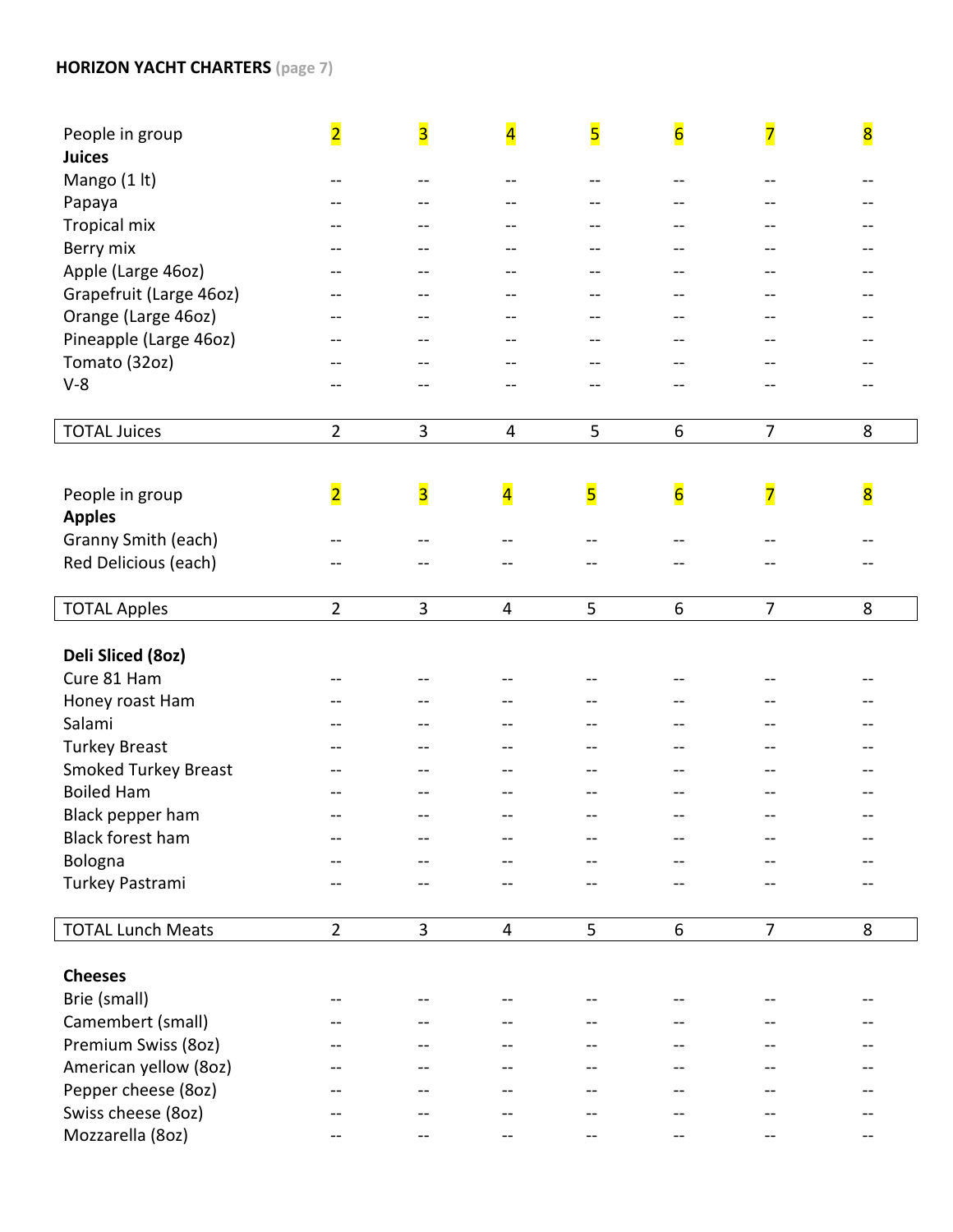## **HORIZON YACHT CHARTERS (page 8 )**

| People in group              | $\overline{\mathbf{2}}$ | $\overline{\mathbf{3}}$ | $\overline{\mathbf{4}}$ | $\overline{\mathbf{5}}$ | $6\overline{6}$         | $\overline{\mathbf{7}}$ | $\overline{\mathbf{8}}$               |
|------------------------------|-------------------------|-------------------------|-------------------------|-------------------------|-------------------------|-------------------------|---------------------------------------|
| Monterey Jack (80z)          | --                      |                         | $-$                     | --                      |                         |                         |                                       |
| Van Kaas Edam (80z)          | --                      |                         | --                      | --                      | --                      |                         |                                       |
| Feta cheese (227 gr)         |                         |                         |                         |                         |                         |                         |                                       |
| Extra sharp cheddar (80z)    |                         |                         |                         |                         |                         |                         |                                       |
| Gouda (7oz)                  | --                      |                         | --                      |                         |                         |                         |                                       |
| Cheddar (8oz)                | --                      |                         | --                      | --                      |                         |                         |                                       |
| Double Gloucester(80z)       |                         |                         |                         |                         |                         |                         |                                       |
| Kraft American Singles (80z) |                         |                         |                         |                         |                         |                         |                                       |
| Kraft Mild Cheddar (80z)     |                         |                         |                         |                         |                         |                         |                                       |
| Kraft Sharp Cheddar (80z)    |                         |                         |                         |                         |                         |                         |                                       |
|                              |                         |                         |                         |                         |                         |                         |                                       |
| <b>TOTAL Cheeses</b>         | $\overline{2}$          | $\overline{3}$          | $\overline{4}$          | 5                       | 6                       | $\overline{7}$          | 8                                     |
|                              |                         |                         |                         |                         |                         |                         |                                       |
| People in group              | $\overline{\mathbf{2}}$ | $\overline{\mathbf{3}}$ | $\overline{\mathbf{4}}$ | 5                       | $\overline{\mathbf{6}}$ | $\overline{\mathbf{z}}$ | 8                                     |
| <b>Blue Cheese</b>           |                         |                         |                         |                         |                         |                         |                                       |
| Caesar                       |                         |                         |                         |                         |                         |                         |                                       |
| French                       |                         |                         |                         |                         |                         |                         |                                       |
| <b>Honey Mustard</b>         |                         |                         |                         |                         |                         |                         |                                       |
| Italian                      |                         |                         |                         |                         |                         |                         |                                       |
| Ranch                        |                         |                         |                         |                         |                         |                         |                                       |
| Thousand Island              |                         |                         |                         |                         |                         |                         |                                       |
|                              | $\mathbf{1}$            | $\mathbf{1}$            | $\overline{2}$          | $\overline{2}$          | $\overline{2}$          | $\overline{2}$          | $\overline{2}$                        |
| <b>TOTAL Salad Dressing</b>  |                         |                         |                         |                         |                         |                         |                                       |
| <b>Mustard</b>               |                         |                         |                         |                         |                         |                         |                                       |
| Dijon                        |                         |                         |                         |                         |                         |                         |                                       |
| Stone ground mustard         |                         |                         |                         |                         |                         |                         |                                       |
| French's Mustard             |                         |                         |                         |                         |                         |                         |                                       |
|                              |                         |                         |                         |                         |                         |                         |                                       |
| <b>TOTAL Mustard</b>         | 1                       | 1                       | 1                       | 1                       | 2                       | $\overline{2}$          | $\overline{2}$                        |
|                              |                         |                         |                         |                         |                         |                         |                                       |
| <b>Crackers</b>              |                         |                         |                         |                         |                         |                         |                                       |
| Carrs assorted crackers      | --                      |                         |                         | $-$                     |                         |                         | $\hspace{0.05cm}$ – $\hspace{0.05cm}$ |
| Saltines                     |                         |                         |                         |                         |                         |                         |                                       |
| Ryvita                       |                         |                         |                         |                         |                         |                         |                                       |
| Ritz                         |                         |                         |                         |                         |                         |                         |                                       |
|                              | $\mathbf{1}$            | $\mathbf{1}$            | $\overline{2}$          | $\overline{2}$          | 3                       | 3                       | 3                                     |
| <b>TOTAL Crackers</b>        |                         |                         |                         |                         |                         |                         |                                       |
| <b>Olives</b>                |                         |                         |                         |                         |                         |                         |                                       |
| <b>Black</b>                 |                         |                         |                         |                         |                         |                         |                                       |
| Green                        |                         |                         |                         |                         |                         |                         |                                       |
| <b>Stuffed Green</b>         |                         |                         |                         |                         |                         |                         |                                       |
|                              |                         |                         |                         |                         |                         |                         |                                       |
| <b>TOTAL Olives</b>          | $\pmb{0}$               | $\mathbf{1}$            | $\mathbf{1}$            | $\mathbf{1}$            | $\overline{2}$          | $\overline{2}$          | $\overline{2}$                        |